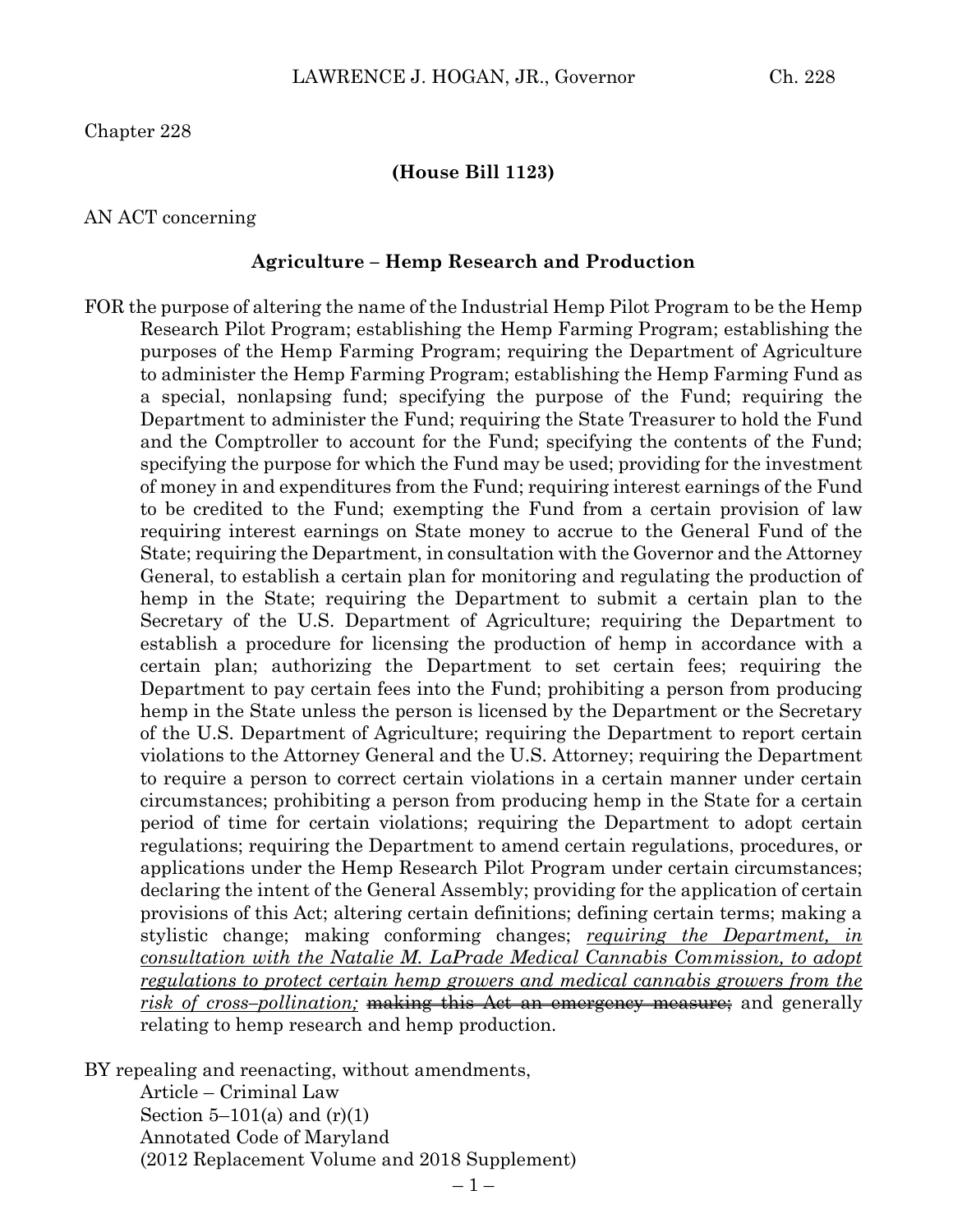BY repealing and reenacting, with amendments, Article – Criminal Law Section  $5-101(r)(2)$ Annotated Code of Maryland (2012 Replacement Volume and 2018 Supplement)

BY repealing and reenacting, with amendments, Article – Agriculture Section 14–101 and 14–102 to be under the amended title "Title 14. Hemp" Annotated Code of Maryland (2016 Replacement Volume and 2018 Supplement)

# BY adding to

Article – Agriculture

New subtitle designation "Subtitle 1. Definitions" immediately preceding Section 14–101; Section 14–201 to be under the new subtitle "Subtitle 2. Hemp Research Pilot Program"; and 14–301 through 14–309 to be under the new subtitle "Subtitle 3. Hemp Production" Annotated Code of Maryland

(2016 Replacement Volume and 2018 Supplement)

BY repealing and reenacting, without amendments, Article – State Finance and Procurement Section  $6-226(a)(2)(i)$ 

Annotated Code of Maryland (2015 Replacement Volume and 2018 Supplement)

BY repealing and reenacting, with amendments,

Article – State Finance and Procurement Section 6–226(a)(2)(ii)112. and 113. Annotated Code of Maryland (2015 Replacement Volume and 2018 Supplement)

## BY adding to

Article – State Finance and Procurement Section 6–226(a)(2)(ii)114. Annotated Code of Maryland (2015 Replacement Volume and 2018 Supplement)

SECTION 1. BE IT ENACTED BY THE GENERAL ASSEMBLY OF MARYLAND, That the Laws of Maryland read as follows:

# **Article – Criminal Law**

5–101.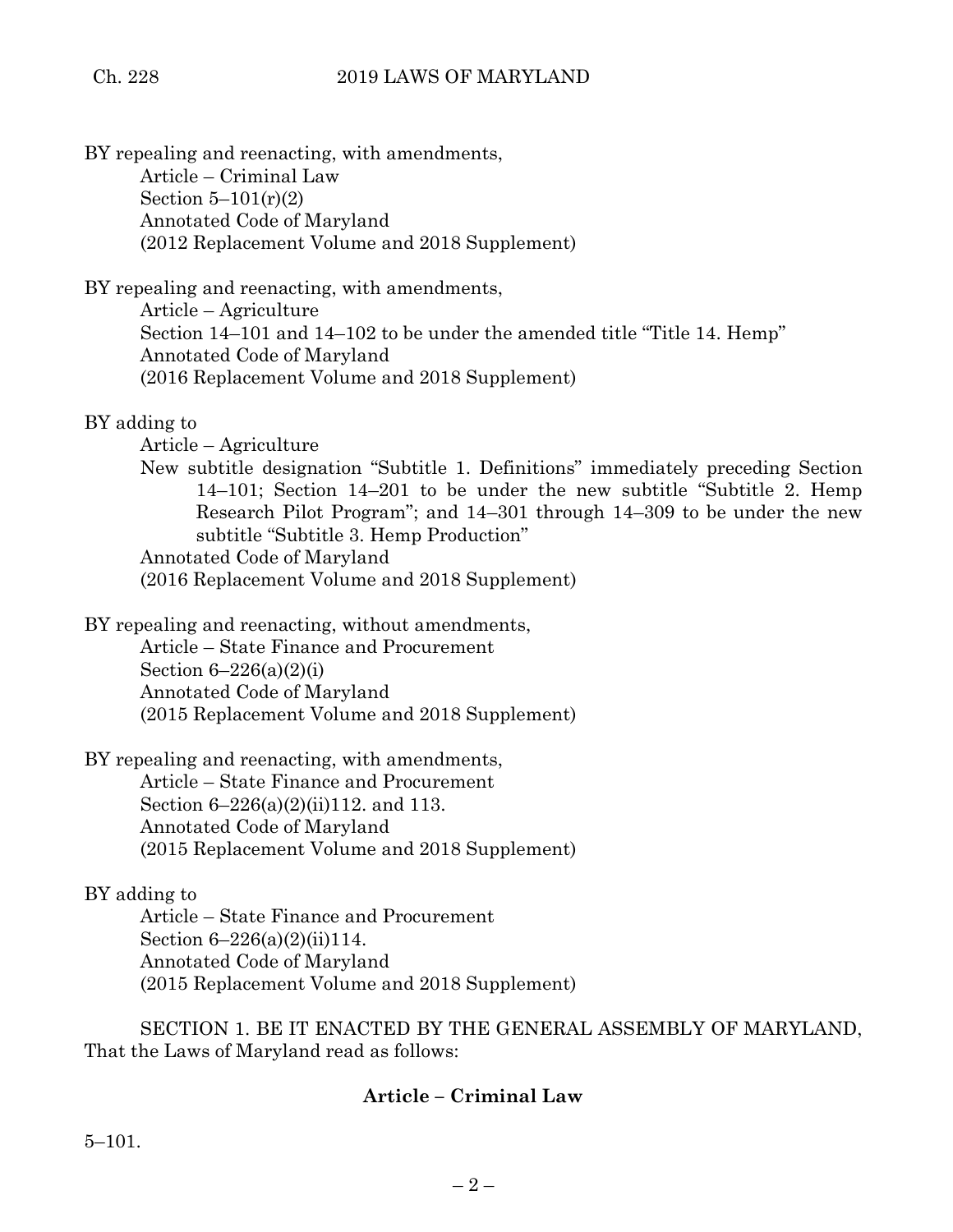- (a) In this title the following words have the meanings indicated.
- (r) (1) "Marijuana" means:

(i) all parts of any plant of the genus Cannabis, whether or not the plant is growing;

- (ii) the seeds of the plant;
- (iii) the resin extracted from the plant; and

(iv) each compound, manufactured product, salt, derivative, mixture, or preparation of the plant, its seeds, or its resin.

- (2) "Marijuana" does not include:
	- (i) the mature stalks of the plant;
	- (ii) fiber produced from the mature stalks;
	- (iii) oil or cake made from the seeds of the plant;

(iv) except for resin, any other compound, manufactured product, salt, derivative, mixture, or preparation of the mature stalks, fiber, oil, or cake;

(v) the sterilized seed of the plant that is incapable of germination;

or

(vi) **[**the plant Cannabis sativa L. and any part of such plant, whether growing or not, with a delta–9–tetrahydrocannabinol concentration that does not exceed 0.3% on a dry weight basis**] HEMP AS DEFINED IN § 14–101 OF THE AGRICULTURE ARTICLE**.

## **Article – Agriculture**

Title 14. **[**Industrial**]** Hemp.

## **SUBTITLE 1. DEFINITIONS.**

14–101.

(a) In this subtitle the following words have the meanings indicated.

**[**(b) "Independent testing laboratory" has the meaning stated in § 13–3301 of the Health – General Article.**]**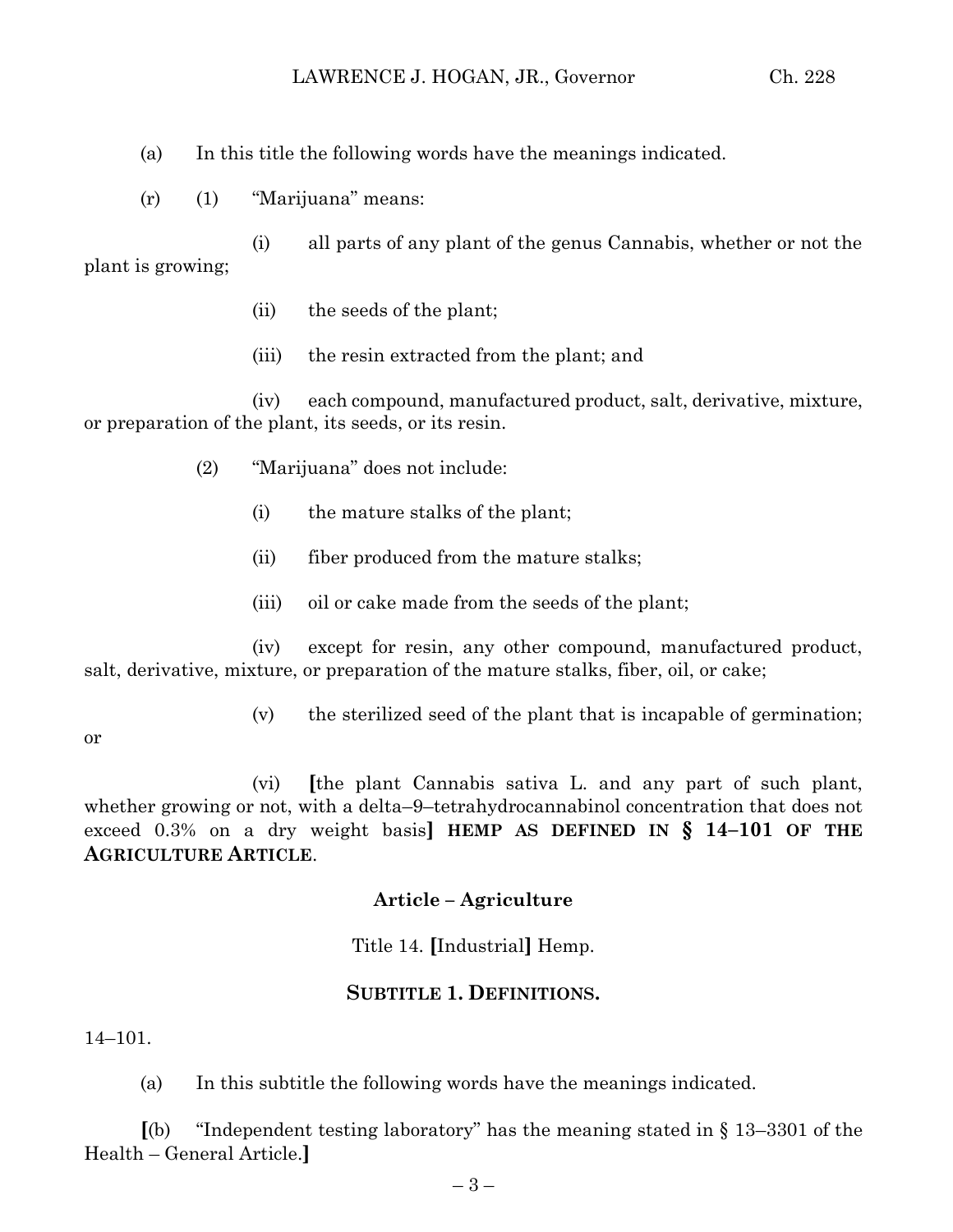**(B) "FUND" MEANS THE HEMP FARMING FUND ESTABLISHED UNDER § 14–304 OF THIS TITLE.**

(c) (1) **[**"Industrial hemp"**] "HEMP"** means the plant Cannabis sativa L. and any part of **[**such**] THAT** plant, **INCLUDING ALL DERIVATIVES, EXTRACTS, CANNABINOIDS, ISOMERS, ACIDS, SALTS, AND SALTS OF ISOMERS,** whether growing or not, with a delta–9–tetrahydrocannabinol concentration that does not exceed 0.3% on a dry weight basis.

(2) **[**"Industrial hemp"**] "HEMP"** does not include any plant or part of a plant intended for a use that is regulated under Title 13, Subtitle 33 of the Health – General Article.

**(D) "HEMP PRODUCT" MEANS A PRODUCT DERIVED FROM HEMP PRODUCED IN ACCORDANCE WITH SUBTITLE 3 OF THIS TITLE.**

# **(E) "INDEPENDENT TESTING LABORATORY" HAS THE MEANING STATED IN § 13–3301 OF THE HEALTH – GENERAL ARTICLE.**

**[**(d)**] (F)** "Institution of higher education" has the meaning stated in the federal Higher Education Act of 1965.

**[**(e) "Program" means the Industrial Hemp Pilot Program established under § 14–102 of this subtitle.**]**

## **SUBTITLE 2. HEMP RESEARCH PILOT PROGRAM.**

### **14–201.**

# **IN THIS SUBTITLE, "PROGRAM" MEANS THE HEMP RESEARCH PILOT PROGRAM.**

### **[**14–102.**] 14–202.**

(a) There is **[**an Industrial**] A** Hemp **RESEARCH** Pilot Program.

(b) The purpose of the Program is to authorize and facilitate the research of **[**industrial**]** hemp and any aspect of growing, cultivating, harvesting, processing, manufacturing, transporting, marketing, or selling **[**industrial**]** hemp for agricultural**[**, industrial,**]** or commercial purposes.

(c) The Department or an institution of higher education that submits an application to the Department in a manner determined by the Department may grow,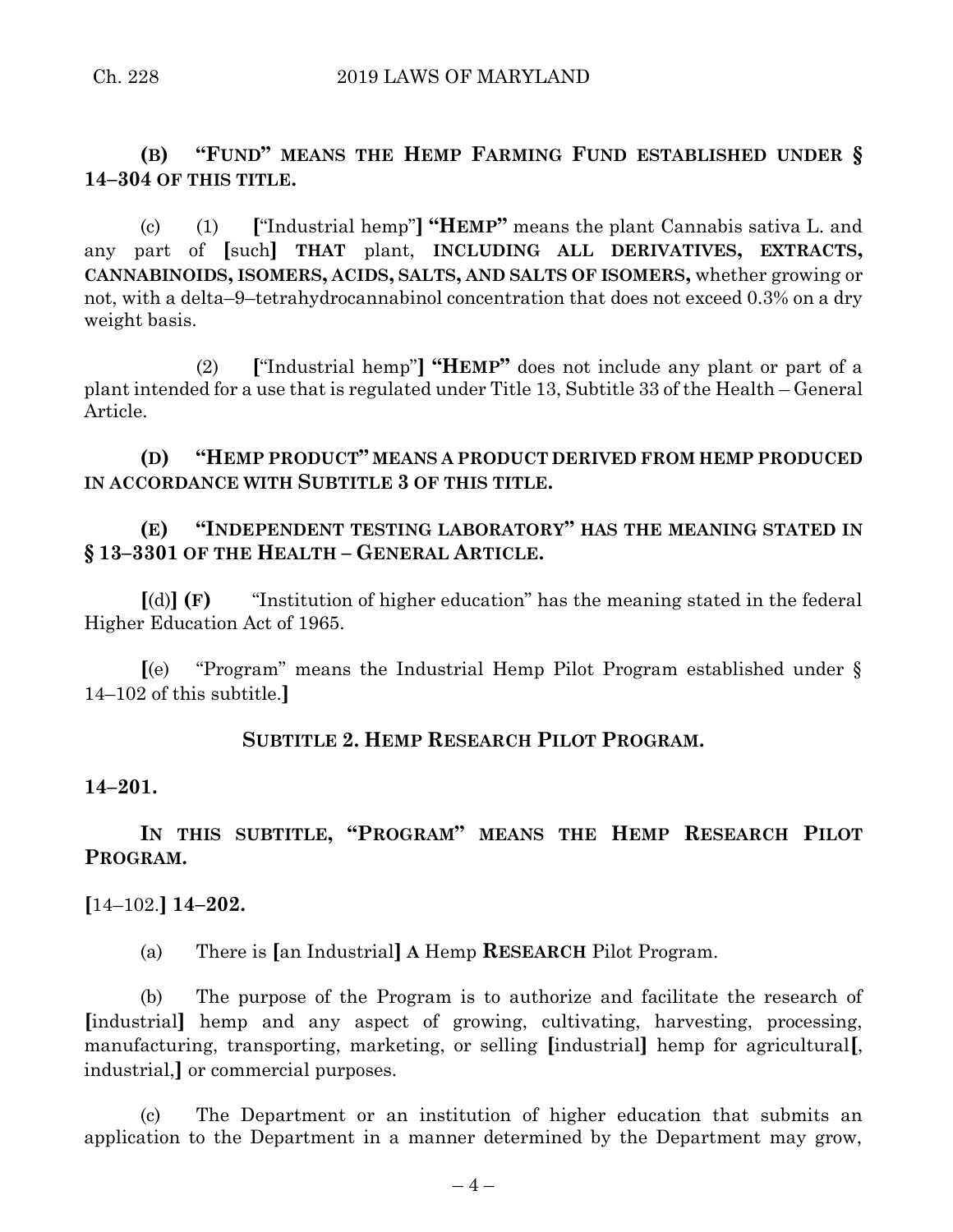cultivate, harvest, process, manufacture, transport, market, or sell **[**industrial**]** hemp under the Program if the **[**industrial**]** hemp is grown or cultivated to further agricultural research or academic research purposes.

(d) (1) The Department shall certify and register a site that will be used to grow or cultivate **[**industrial**]** hemp under the Program.

(2) The Department may charge a fee of up to \$250 to certify and register a site that will be used to grow or cultivate **[**industrial**]** hemp.

(e) In order to carry out the purpose of the Program:

(1) To the extent necessary, the Department or an institution of higher education may contract with a person to grow or cultivate **[**industrial**]** hemp; and

(2) A person that grows or cultivates **[**industrial**]** hemp under the Program may purchase or otherwise obtain seeds that produce plants that meet the definition of **[**"industrial**] "**hemp" under § 14–101 of this subtitle.

(f) (1) In accordance with paragraph (2) of this subsection and subject to paragraphs (3) and (4) of this subsection, a person that grows or cultivates **[**industrial**]** hemp under the Program shall:

(i) Verify that the plants grown or cultivated by the person meet the definition of **[**"industrial**] "**hemp" under § 14–101 of this subtitle;

(ii) Maintain all records of verification at the site that is used to grow or cultivate **[**industrial**]** hemp; and

(iii) Make all records available for inspection by:

1. The Department; or

2. The institution of higher education that contracted with the person under subsection (e)(1) of this section to grow or cultivate **[**industrial**]** hemp.

(2) The verification required under this subsection shall include:

(i) Documentation from an independent testing laboratory registered under § 13–3311 of the Health – General Article; or

(ii) Documentation from the institution of higher education that contracted with the person under subsection (e)(1) of this section to grow or cultivate **[**industrial**]** hemp.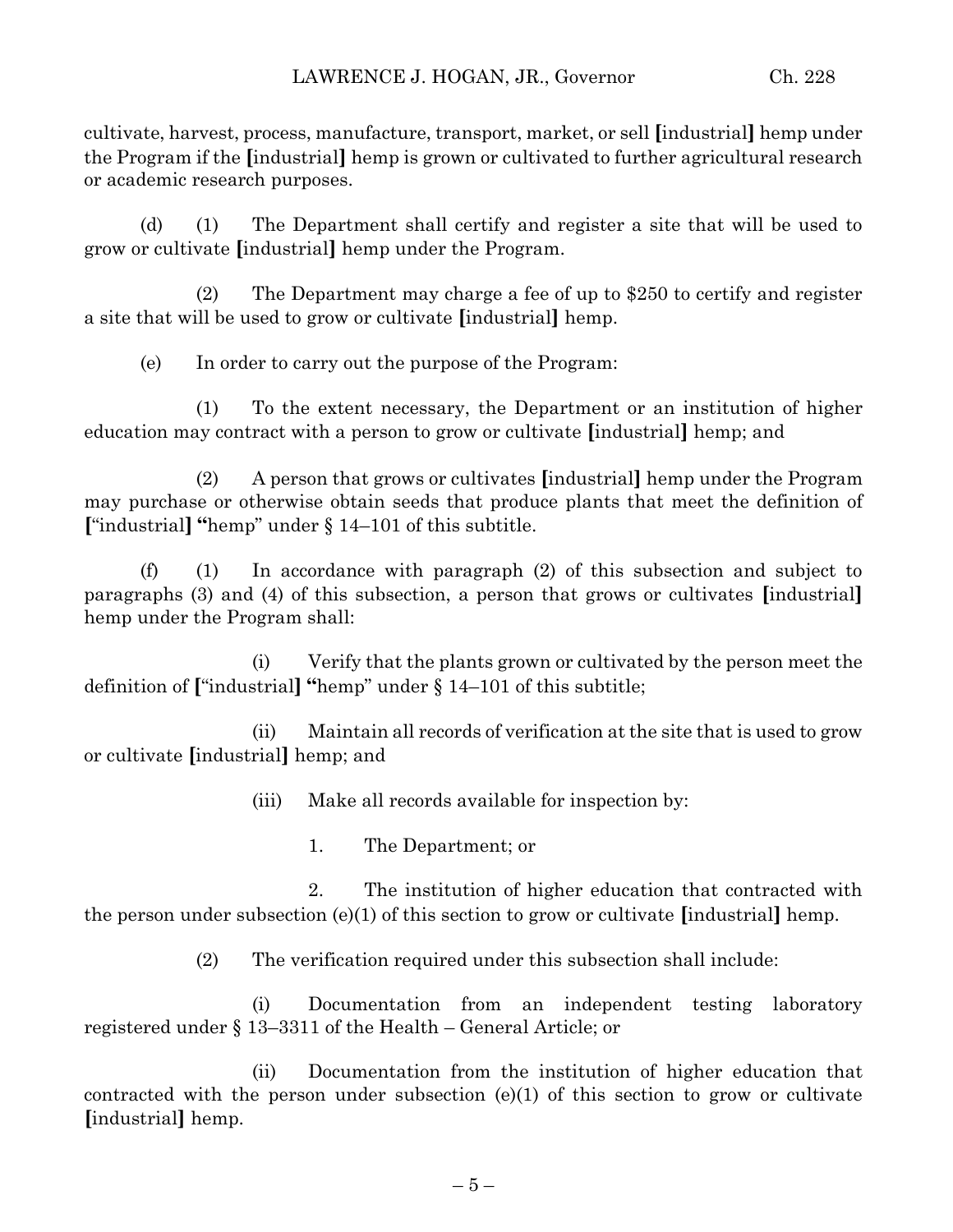(3) An independent testing laboratory or an institution of higher education that provides verification documentation under paragraph (2) of this subsection shall conduct on–site inspections to perform the testing necessary for the verification.

(4) The frequency of the verification required under this subsection shall be determined by:

(i) The Department; or

(ii) The institution of higher education that contracted with a person under subsection (e)(1) of this section to grow or cultivate **[**industrial**]** hemp.

(g) Notwithstanding any other provision of law:

(1) **[**Industrial hemp**] HEMP** grown or cultivated under the Program is an agricultural product that may be:

(i) Possessed in the State; and

(ii) Sold, distributed, transported, marketed, or processed in the State or outside the State; and

(2) **[**Industrial hemp**] HEMP** grown, cultivated, and harvested in a state that authorizes the growth, cultivation, and harvesting of **[**industrial**]** hemp may be processed, manufactured, transported, marketed, or sold in the State under the Program.

(h) The Department or an institution of higher education may collect and publish data and research on **[**industrial**]** hemp, including data and research on the growth, cultivation, production, and processing of **[**industrial**]** hemp and products derived from **[**industrial**]** hemp.

(i) The Department shall adopt regulations to carry out this subtitle.

## **SUBTITLE 3. HEMP PRODUCTION.**

## **14–301.**

# **IN THIS SUBTITLE, "PROGRAM" MEANS THE HEMP FARMING PROGRAM.**

## **14–302.**

## **IT IS THE INTENT OF THE GENERAL ASSEMBLY THAT:**

**(1) HEMP BE ESTABLISHED AS AN AGRICULTURAL COMMODITY;**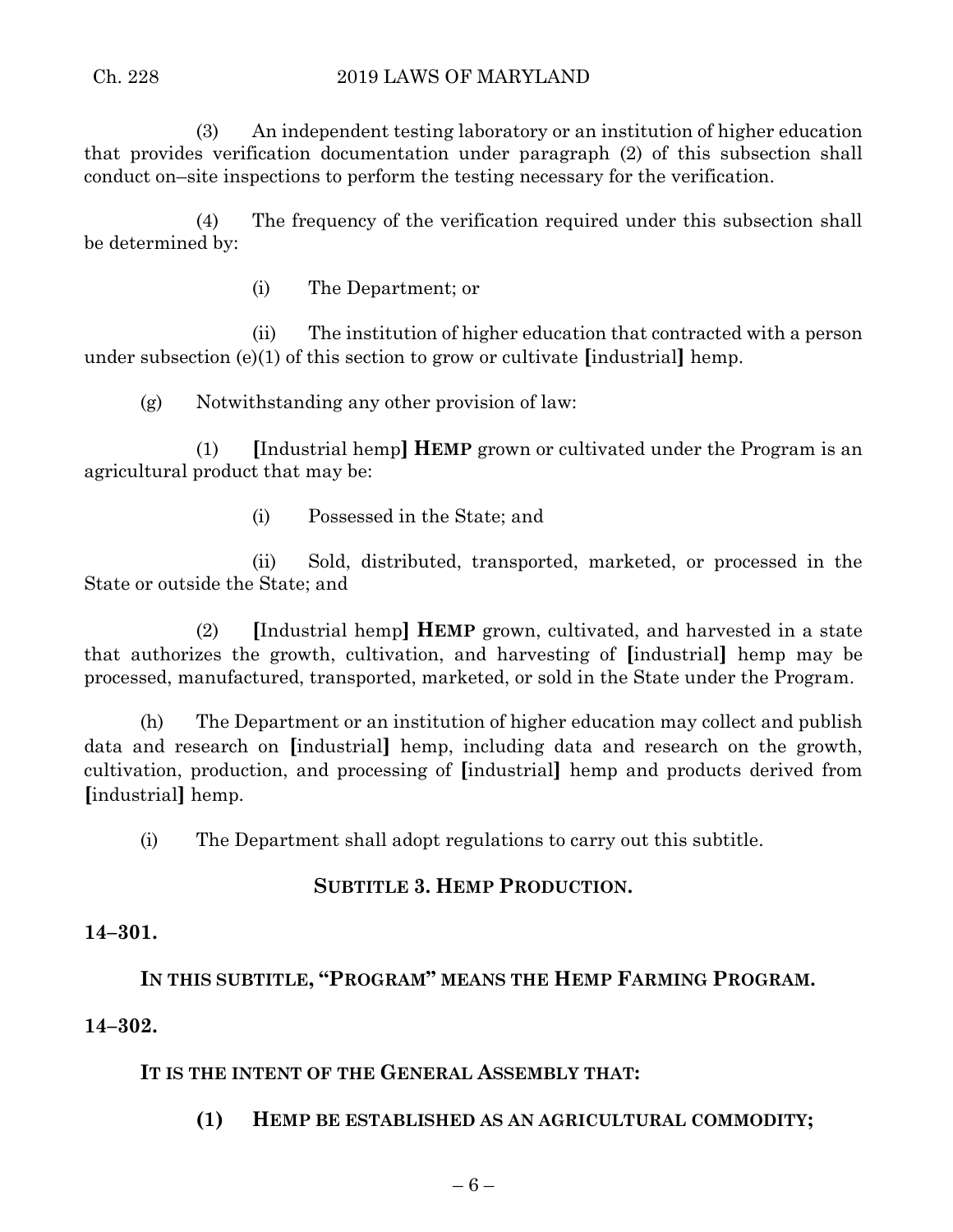## LAWRENCE J. HOGAN, JR., Governor Ch. 228

## **(2) HEMP PRODUCED IN ACCORDANCE WITH THIS SUBTITLE MAY BE:**

**(I) POSSESSED IN THE STATE; AND**

**(II) SOLD, DISTRIBUTED, TRANSPORTED, MARKETED, MANUFACTURED, OR PROCESSED IN THE STATE OR OUTSIDE THE STATE; AND**

**(3) HEMP PRODUCED OUTSIDE THE STATE IN A STATE THAT AUTHORIZES THE PRODUCTION OF HEMP MAY BE SOLD, DISTRIBUTED, TRANSPORTED, MARKETED, MANUFACTURED, OR PROCESSED IN THE STATE.**

**14–303.**

**(A) THERE IS A HEMP FARMING PROGRAM.**

**(B) THE PURPOSE OF THE PROGRAM IS TO:**

**(1) PROMOTE THE PRODUCTION OF HEMP IN THE STATE;**

**(2) PROMOTE THE COMMERCIAL SALE OF HEMP PRODUCTS IN THE STATE OR OUTSIDE THE STATE;**

**(3) FACILITATE THE RESEARCH OF HEMP AND HEMP PRODUCTS BETWEEN INSTITUTIONS OF HIGHER EDUCATION AND THE PRIVATE SECTOR; AND**

**(4) MONITOR AND REGULATE THE PRODUCTION OF HEMP IN THE STATE.**

**(C) THE DEPARTMENT SHALL ADMINISTER THE PROGRAM.**

**14–304.**

**(A) THERE IS A HEMP FARMING FUND.**

**(B) THE PURPOSE OF THE FUND IS TO DEFRAY THE COSTS OF ADMINISTERING AND ENFORCING THE PROGRAM.**

**(C) THE DEPARTMENT SHALL ADMINISTER THE FUND.**

**(D) (1) THE FUND IS A SPECIAL, NONLAPSING FUND THAT IS NOT SUBJECT TO § 7–302 OF THE STATE FINANCE AND PROCUREMENT ARTICLE.**

**(2) THE STATE TREASURER SHALL HOLD THE FUND SEPARATELY, AND THE COMPTROLLER SHALL ACCOUNT FOR THE FUND.**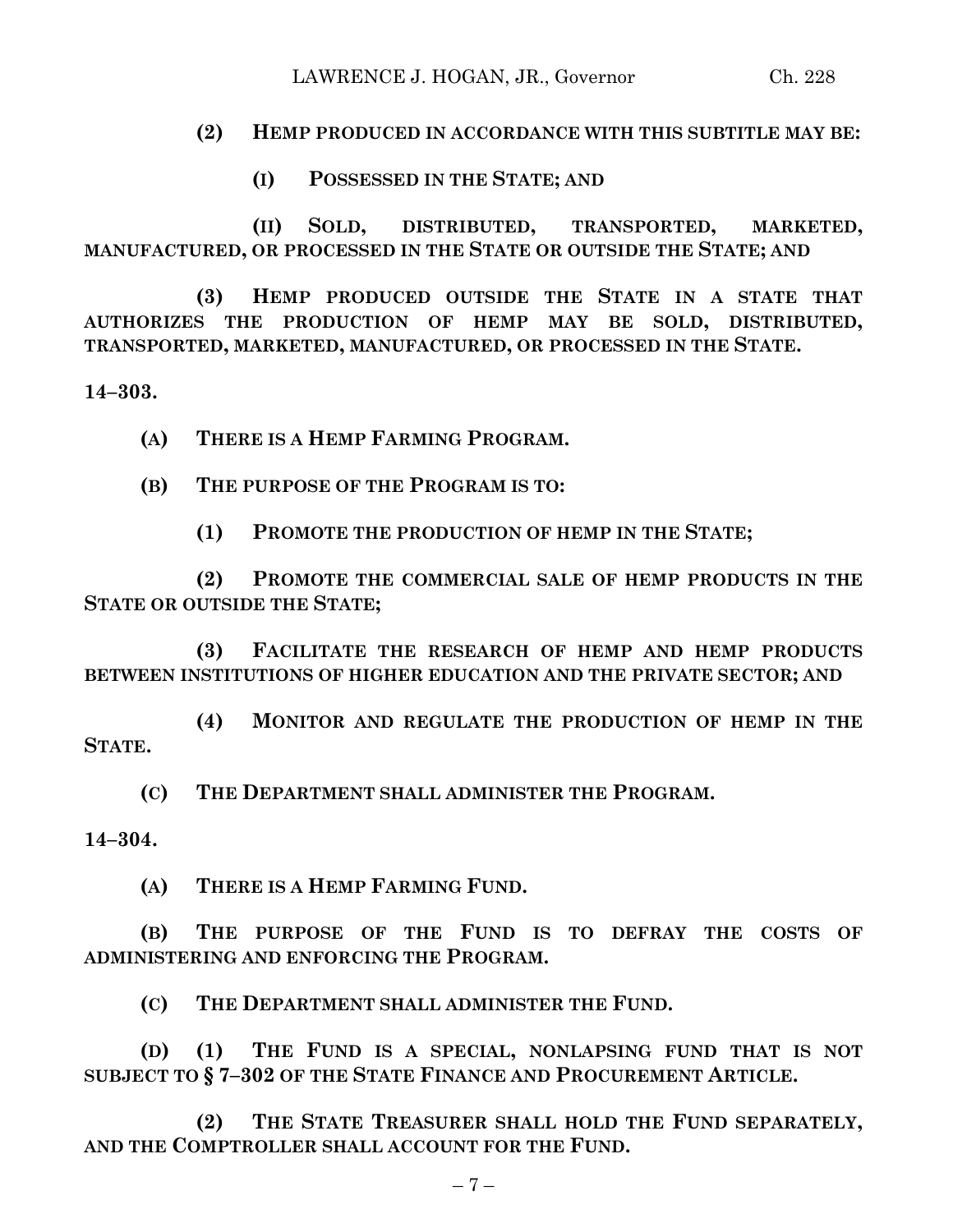**(E) THE FUND CONSISTS OF:**

**(1) REVENUE DISTRIBUTED TO THE FUND UNDER § 14–306 OF THIS SUBTITLE;**

**(2) MONEY APPROPRIATED IN THE STATE BUDGET TO THE FUND;**

**(3) INTEREST EARNINGS OF THE FUND; AND**

**(4) ANY OTHER MONEY FROM ANY OTHER SOURCE ACCEPTED FOR THE BENEFIT OF THE FUND.**

**(F) THE FUND MAY BE USED ONLY FOR THE COSTS ASSOCIATED WITH ADMINISTERING AND ENFORCING THE PROGRAM.**

**(G) (1) THE STATE TREASURER SHALL INVEST THE MONEY OF THE FUND IN THE SAME MANNER AS OTHER STATE MONEY MAY BE INVESTED.**

**(2) ANY INTEREST EARNINGS OF THE FUND SHALL BE CREDITED TO THE FUND.**

**14–305.**

**(A) THE DEPARTMENT, IN CONSULTATION WITH THE GOVERNOR AND THE ATTORNEY GENERAL, SHALL ESTABLISH A PLAN FOR MONITORING AND REGULATING THE PRODUCTION OF HEMP IN THE STATE.**

**(B) (1) THE PLAN REQUIRED UNDER SUBSECTION (A) OF THIS SECTION SHALL INCLUDE:**

**(I) A PRACTICE TO MAINTAIN, FOR A PERIOD OF NOT LESS THAN 3 CALENDAR YEARS, RELEVANT INFORMATION REGARDING THE LAND ON WHICH HEMP IS PRODUCED, INCLUDING A LEGAL DESCRIPTION OF THE LAND;**

**(II) A PROCEDURE FOR TESTING, USING POSTDECARBOXYLATION OR ANOTHER SIMILARLY RELIABLE METHOD, THE DELTA–9–TETRAHYDROCANNABINOL CONCENTRATION LEVELS OF HEMP PRODUCED IN THE STATE;**

**(III) A PROCEDURE FOR THE EFFECTIVE DISPOSAL OF:**

**1. PLANTS, WHETHER GROWING OR NOT, THAT ARE PRODUCED IN VIOLATION OF THIS SUBTITLE; AND**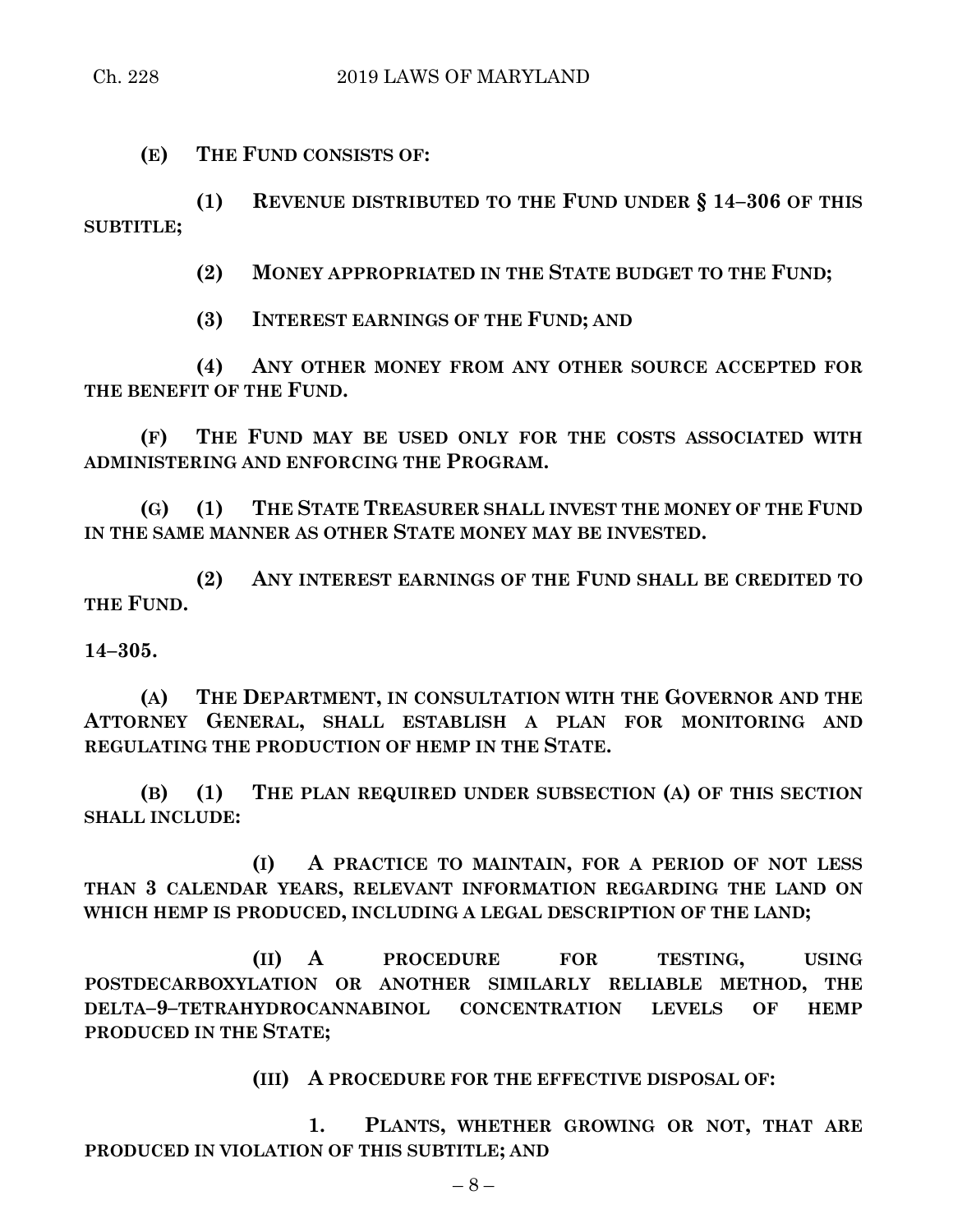**2. PRODUCTS DERIVED FROM PLANTS THAT ARE PRODUCED IN VIOLATION OF THIS SUBTITLE;**

**(IV) A PROCEDURE FOR THE ENFORCEMENT OF THIS SUBTITLE;**

**(V) A PROCEDURE FOR CONDUCTING ANNUAL INSPECTIONS THAT INCLUDE, AT A MINIMUM, A RANDOM SAMPLE OF HEMP PRODUCERS TO VERIFY THAT HEMP IS BEING PRODUCED IN ACCORDANCE WITH THIS SUBTITLE;**

**(VI) A PROCEDURE FOR SUBMITTING TO THE SECRETARY OF THE U.S. DEPARTMENT OF AGRICULTURE WITHIN 30 DAYS OF RECEIPT BY THE DEPARTMENT:**

**1. THE CONTACT INFORMATION FOR EACH PERSON LICENSED TO PRODUCE HEMP;**

**2. THE LEGAL DESCRIPTION OF THE LAND ON WHICH HEMP IS PRODUCED; AND**

**3. THE STATUS OF EACH LICENSE AND ANY CHANGES TO THE STATUS OF A LICENSE; AND**

**(VII) A CERTIFICATION THAT THE STATE HAS THE RESOURCES AND PERSONNEL TO CARRY OUT THE PRACTICES AND PROCEDURES REQUIRED UNDER THE PLAN.**

**(2) THE PLAN REQUIRED UNDER SUBSECTION (A) OF THIS SECTION MAY INCLUDE ANY OTHER PRACTICE OR PROCEDURE THAT IS CONSISTENT WITH FEDERAL LAW.**

**(C) (1) THE DEPARTMENT SHALL SUBMIT THE PLAN REQUIRED UNDER SUBSECTION (A) OF THIS SECTION TO THE SECRETARY OF THE U.S. DEPARTMENT OF AGRICULTURE FOR APPROVAL.**

**(2) IF THE SECRETARY OF THE U.S. DEPARTMENT OF AGRICULTURE DOES NOT APPROVE THE PLAN SUBMITTED UNDER PARAGRAPH (1) OF THIS SUBSECTION, THE DEPARTMENT SHALL:**

**(I) AMEND THE PLAN; AND**

**(II) SUBMIT THE AMENDED PLAN TO THE SECRETARY OF THE U.S. DEPARTMENT OF AGRICULTURE.**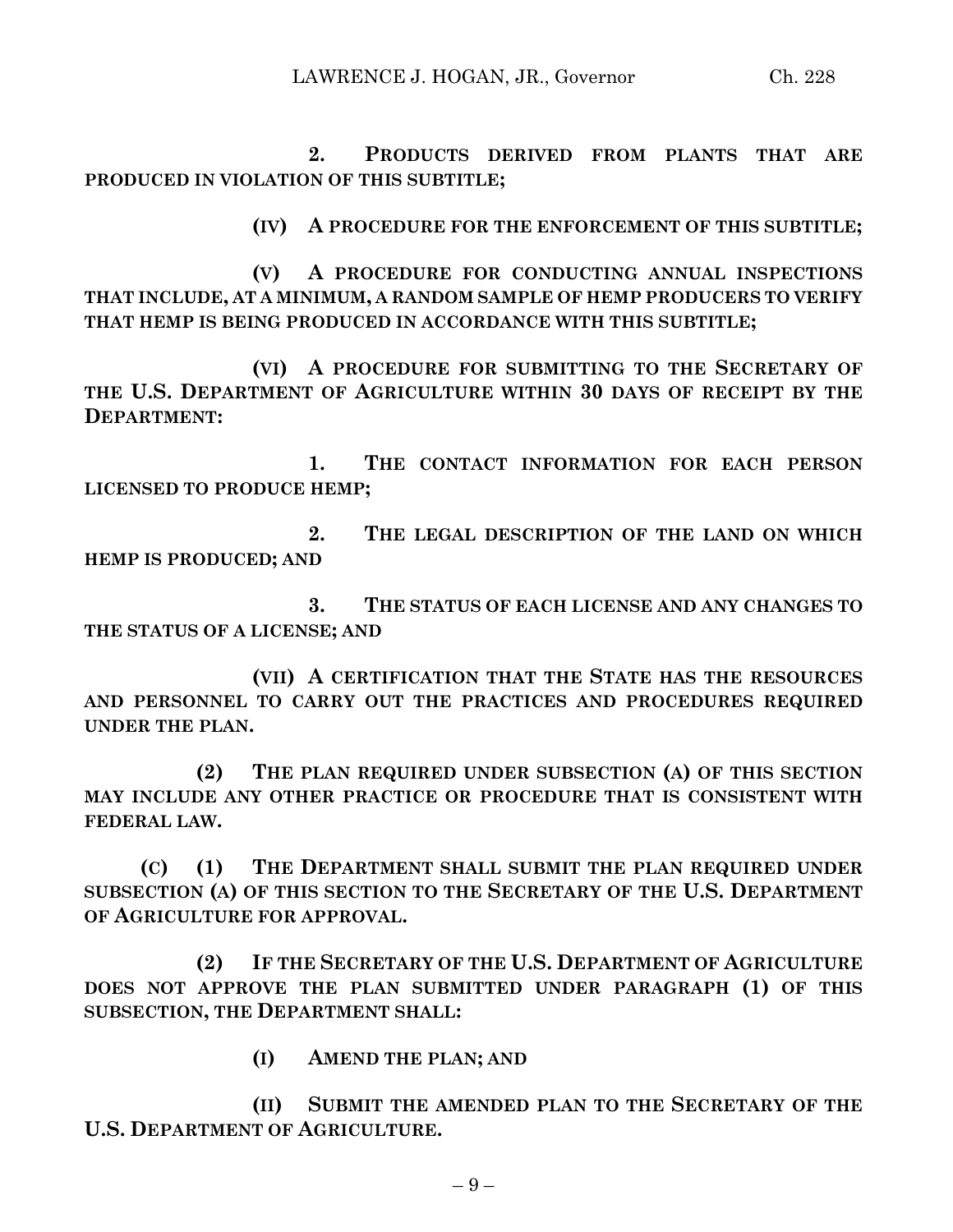**14–306.**

**(A) THE DEPARTMENT SHALL ESTABLISH A PROCEDURE FOR LICENSING THE PRODUCTION OF HEMP IN ACCORDANCE WITH THE PLAN ESTABLISHED UNDER § 14–305 OF THIS SUBTITLE.**

**(B) THE DEPARTMENT MAY SET REASONABLE FEES FOR THE ISSUANCE AND RENEWAL OF LICENSES AND OTHER SERVICES THE DEPARTMENT PROVIDES UNDER THIS SUBTITLE.**

**(C) THE DEPARTMENT SHALL PAY ALL FUNDS COLLECTED UNDER THIS SECTION INTO THE FUND.**

**14–307.**

**THE DEPARTMENT SHALL ADOPT REGULATIONS TO CARRY OUT THIS SUBTITLE.**

**14–308.**

**(A) THIS SECTION DOES NOT APPLY TO AN INSTITUTION OF HIGHER EDUCATION OR A PERSON THAT PRODUCES HEMP UNDER THE HEMP RESEARCH PILOT PROGRAM IN ACCORDANCE WITH SUBTITLE 2 OF THIS TITLE.**

**(B) A PERSON MAY NOT PRODUCE HEMP IN THE STATE UNLESS THE PERSON IS LICENSED BY:**

**(1) THE DEPARTMENT; OR**

**(2) THE SECRETARY OF THE U.S. DEPARTMENT OF AGRICULTURE.**

**14–309.**

**(A) (1) A PERSON MAY NOT KNOWINGLY:**

**(I) FAIL TO COMPLY WITH THE DEPARTMENT'S PLAN FOR MONITORING AND REGULATING THE PRODUCTION OF HEMP ESTABLISHED UNDER § 14–305 OF THIS SUBTITLE;**

**(II) MISREPRESENT OR FAIL TO PROVIDE THE LEGAL DESCRIPTION OF LAND ON WHICH HEMP IS PRODUCED;**

**(III) PRODUCE HEMP WITHOUT A VALID LICENSE; OR**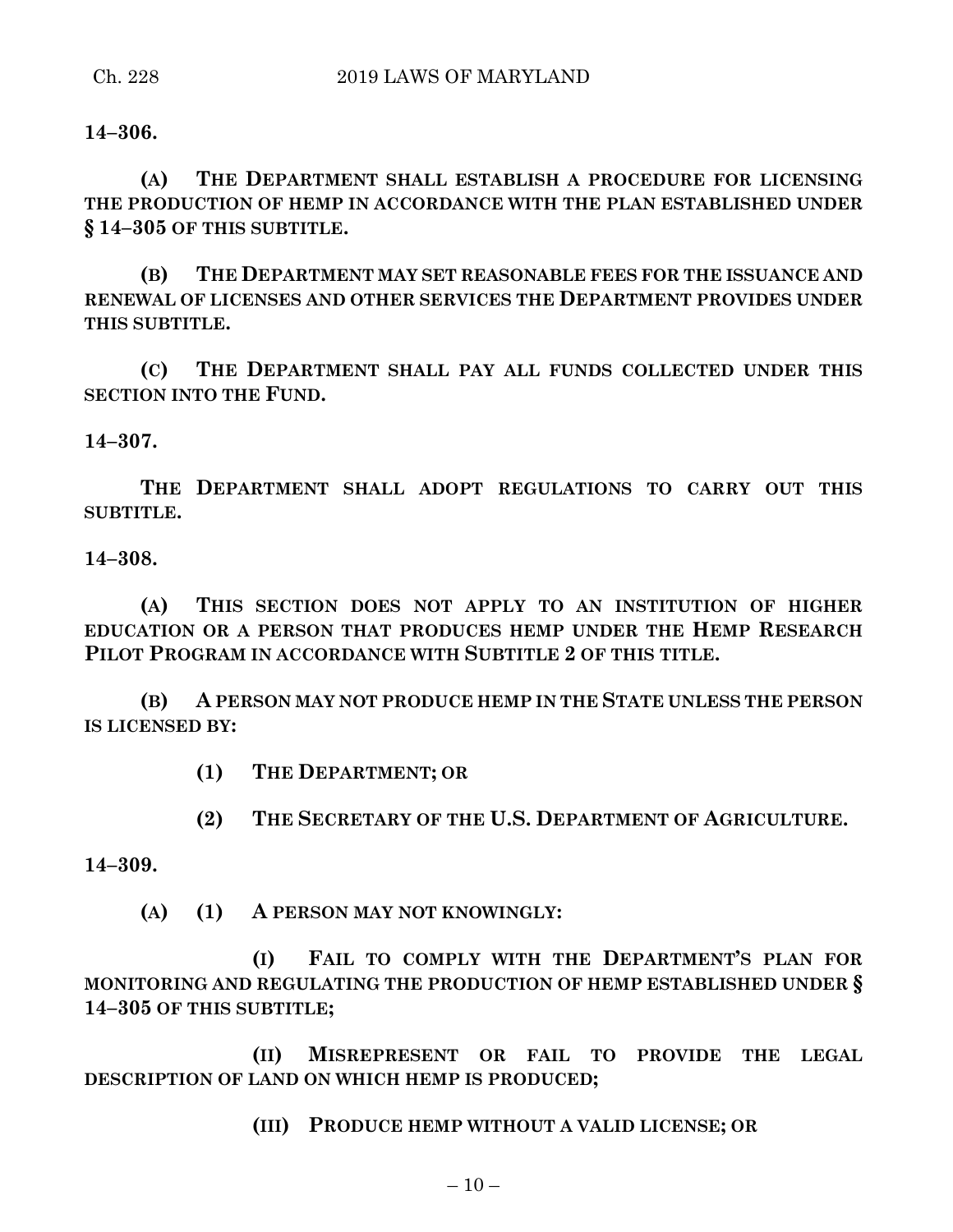**(IV) PRODUCE PLANTS, OR ANY PART OF A PLANT, THAT EXCEEDS A DELTA–9–TETRAHYDROCANNABINOL CONCENTRATION OF 0.3% ON A DRY WEIGHT BASIS.**

**(2) THE DEPARTMENT SHALL REPORT A PERSON THAT KNOWINGLY VIOLATES THIS SUBTITLE TO THE ATTORNEY GENERAL AND THE U.S. ATTORNEY.**

**(B) (1) IF THE DEPARTMENT DETERMINES THAT A PERSON NEGLIGENTLY VIOLATED THIS SUBTITLE, THE DEPARTMENT SHALL REQUIRE THE PERSON TO CORRECT THE VIOLATION, INCLUDING REQUIRING THAT:**

**(I) THE VIOLATION BE CORRECTED BY A REASONABLE DATE; AND**

**(II) THE PERSON REPORT TO THE DEPARTMENT, AT A FREQUENCY DETERMINED BY THE DEPARTMENT AND FOR A PERIOD OF NOT LESS THAN 2 CALENDAR YEARS, TO VERIFY COMPLIANCE WITH THIS SUBTITLE.**

**(2) IF A PERSON IS FOUND BY THE DEPARTMENT TO HAVE NEGLIGENTLY VIOLATED THIS SUBTITLE THREE TIMES IN A 4–YEAR PERIOD, THE PERSON MAY NOT PRODUCE HEMP IN THE STATE FOR A PERIOD OF 5 YEARS BEGINNING ON THE DATE OF THE THIRD VIOLATION.**

### **Article – State Finance and Procurement**

6–226.

(a) (2) (i) Notwithstanding any other provision of law, and unless inconsistent with a federal law, grant agreement, or other federal requirement or with the terms of a gift or settlement agreement, net interest on all State money allocated by the State Treasurer under this section to special funds or accounts, and otherwise entitled to receive interest earnings, as accounted for by the Comptroller, shall accrue to the General Fund of the State.

(ii) The provisions of subparagraph (i) of this paragraph do not apply to the following funds:

112. the Pretrial Services Program Grant Fund; **[**and**]**

113. the Veteran Employment and Transition Success Fund**;**

**AND**

**114. THE HEMP FARMING FUND**.